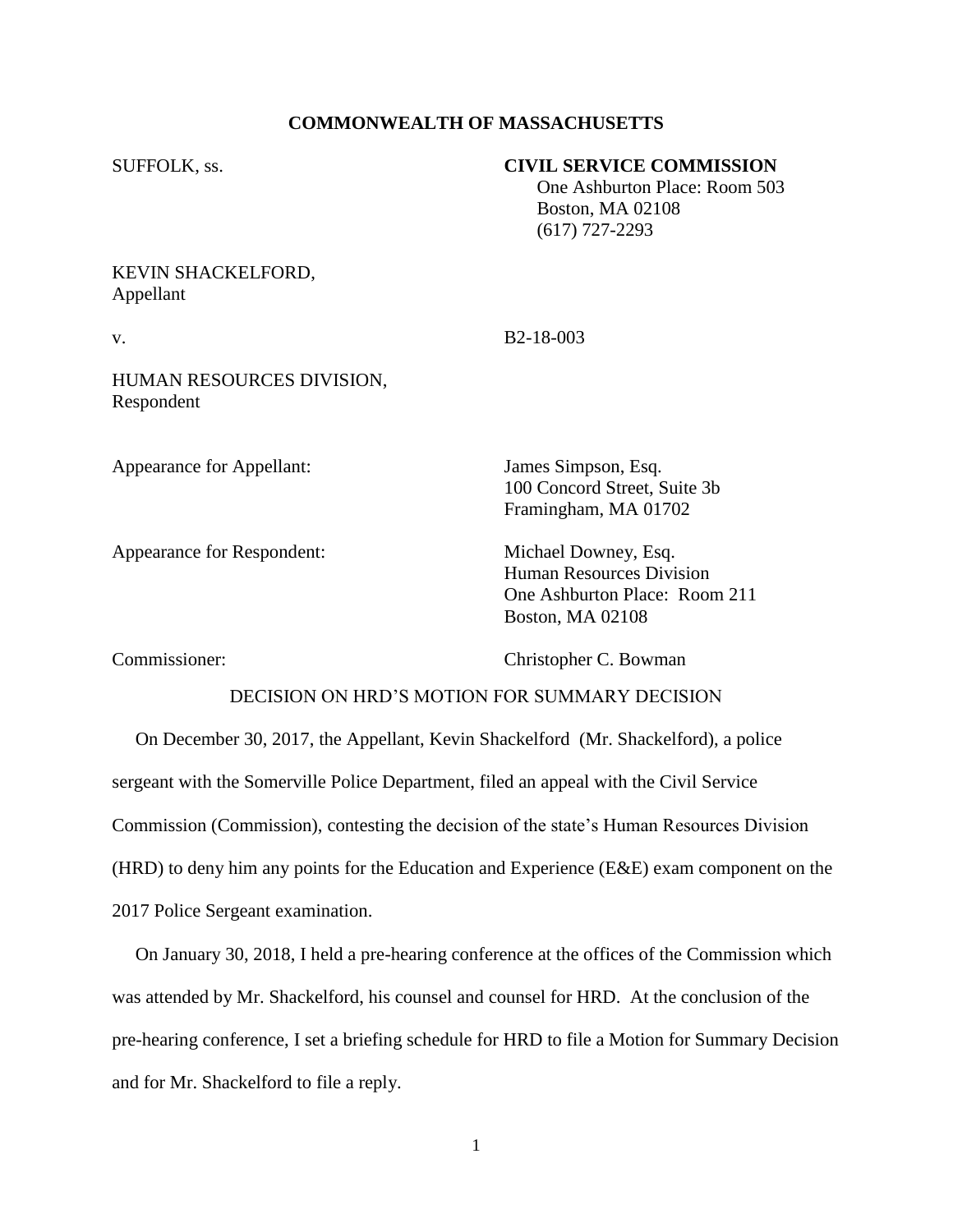G.L. c. 31, § 2(b) addresses appeals to the Commission regarding persons aggrieved by "… any decision, action or failure to act by the administrator, except as limited by the provisions of section twenty-four relating to the grading of examinations …." It provides, *inter alia*, "No decision of the administrator involving the application of standards established by law or rule to a fact situation shall be reversed by the commission except upon a finding that such decision was not based upon a preponderance of evidence in the record."

 Pursuant to G.L. c. 31, § 5(e), HRD is charged with: "conduct[ing] examinations for purposes of establishing eligible lists. G.L. c. 31, § 22 states in relevant part: "In any competitive examination, an applicant shall be given credit for employment or experience in the position for which the examination is held."

 G.L. c. 31 § 24 allows for review by the Commission of exam appeals. Pursuant to § 24, "…[t]he commission shall not allow credit for training or experience unless such training or experience was fully stated in the training and experience sheet filed by the applicant at the time designated by the administrator."

 In Cataldo v. Human Resources Division, 23 MCSR 617 (2010), the Commission stated that " … under Massachusetts civil service laws and rules, HRD is vested with broad authority to determine the requirements for competitive civil service examinations, including the type and weight given as 'credit for such training and experience as of the time designated by HRD".

 The facts presented as part of this appeal are not new to the Commission. In summary, promotional examinations, such as the one in question here, consist of two (2) components: the traditional written examination, which accounted for 80% of the examination score here; and the E&E component, which accounted for 20% of the examination score here. HRD provides detailed instructions via email regarding how and when to complete the online E&E component

2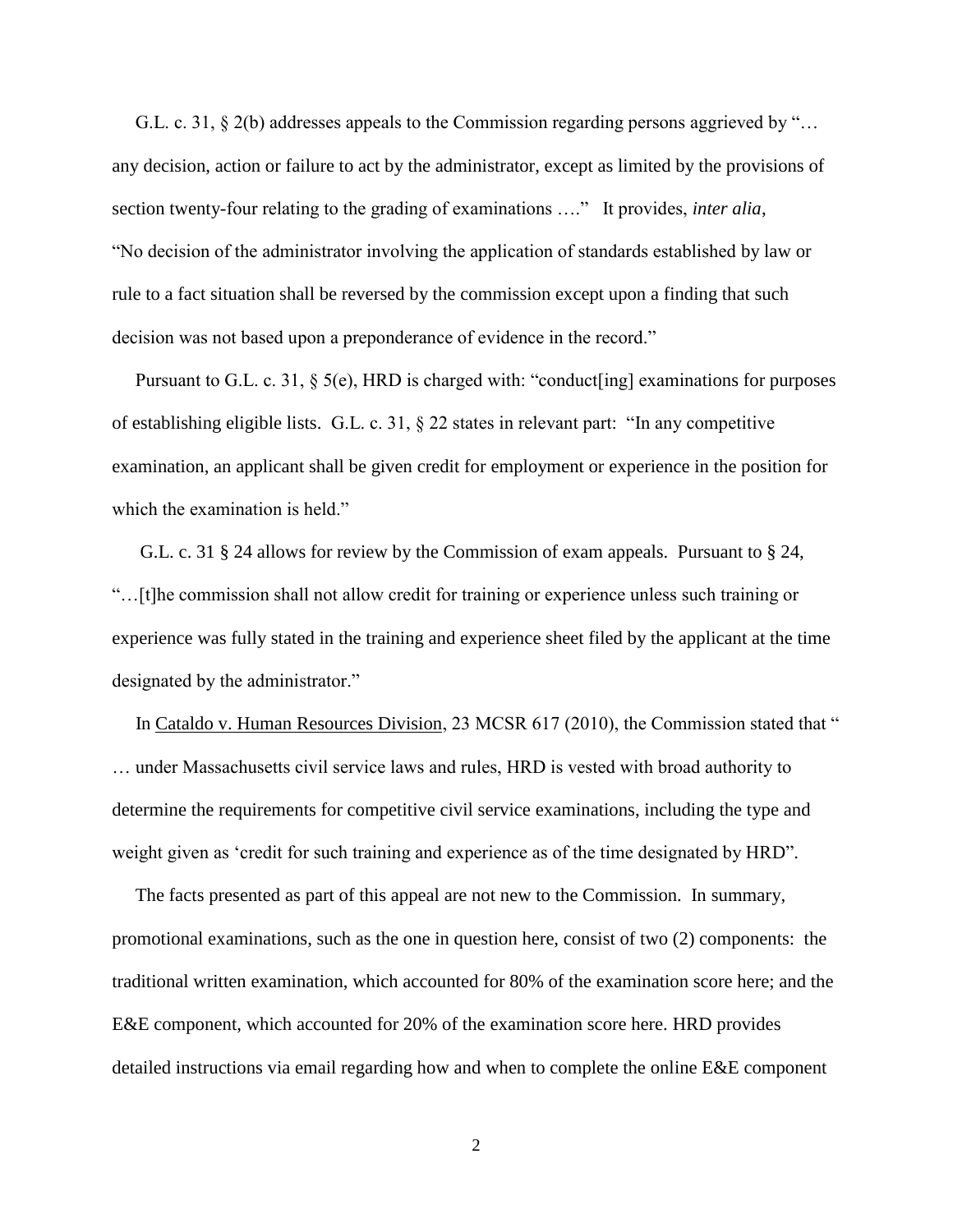of the examination. Most importantly, applicants are told that, upon completion of the E&E component, the applicant will receive a confirmation email – and that the component is not complete unless and until the applicant receives this confirmation email.

 Here, it is undisputed that Mr. Shackelford sat for the written component of the Police Lieutenant examination on September 16, 2017. Although he submitted supporting documentation for his E&E online claim on September 18, 2017, Mr. Shackelford has no documentation, such as a confirmation email, to show that he ever submitted his online E&E claim for the 2017 examination. During a break in the pre-hearing regarding this matter, HRD, at my request, had Mr. Shackelford log into his account and confirm that there is no record of the E&E online claim being submitted.

 Mr. Shackelford no longer argues that he did submit an online E&E claim. Rather, he now argues that HRD should rely on an online E&E claim submission from a prior year or provide him with an extension for submitting the online E&E claim, something that he argues HRD has afforded to other applicants.

 Mr. Shackelford has not presented any evidence, nor has he indicated that such evidence could be produced, to show that HRD has allowed other applicants to rely on submissions from prior years. In regard to an extension, HRD acknowledges that at least one other candidate was given an extension. That candidate reached out to HRD after business hours within 10 minutes of the deadline closing and indicated that he had spent the previous hour trying to access his account. HRD deemed it to be an extremely unique circumstance and therefore made an exception for that applicant. That appears to be distinguishable from the matter here, where there is no indication that Mr. Shackelford made a claim to HRD that he was experiencing

3